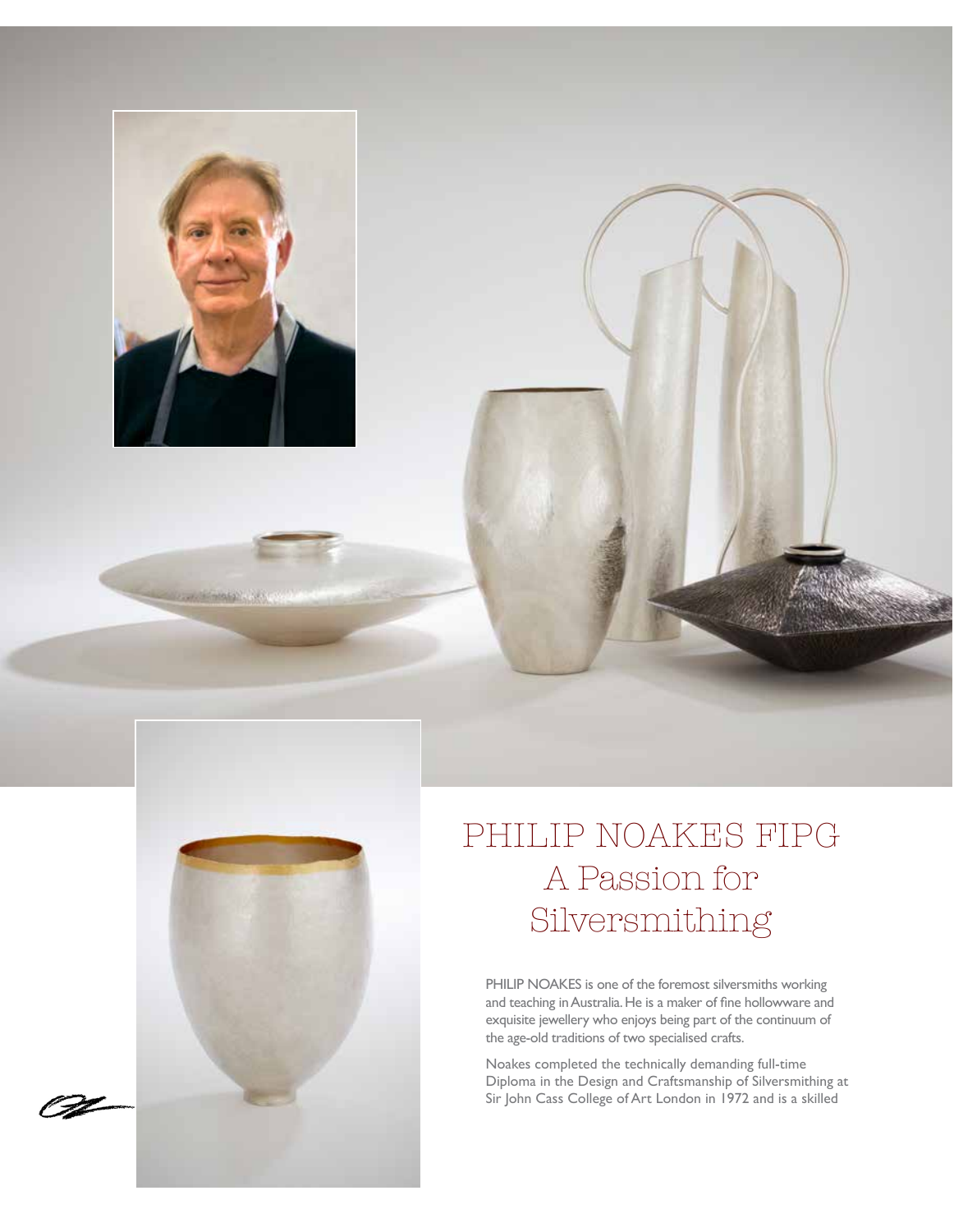Opposite page: Philip Noakes photo Gareth Gorman Main photo: Whirlpool I" centrepiece, 2017, Britannia silver, sterling silver rim, 80  $\times$ 295mm diameter, exhibited in Masters: Art of the Precious Metal Object in Geelong, 2018 Photo Robert Frith Below:

Crossover series, Neo III, 2017, fine silver, 22ct gold, 110mm x 90mm diameter exhibited in Masters: Art of the Precious Metal Object in Geelong, 2018 Photo Sue Warrington

#### This page:

"Floating Scales" vessel, sterling silver, 80 x 350mm – a work in progress Photo D. Erickson

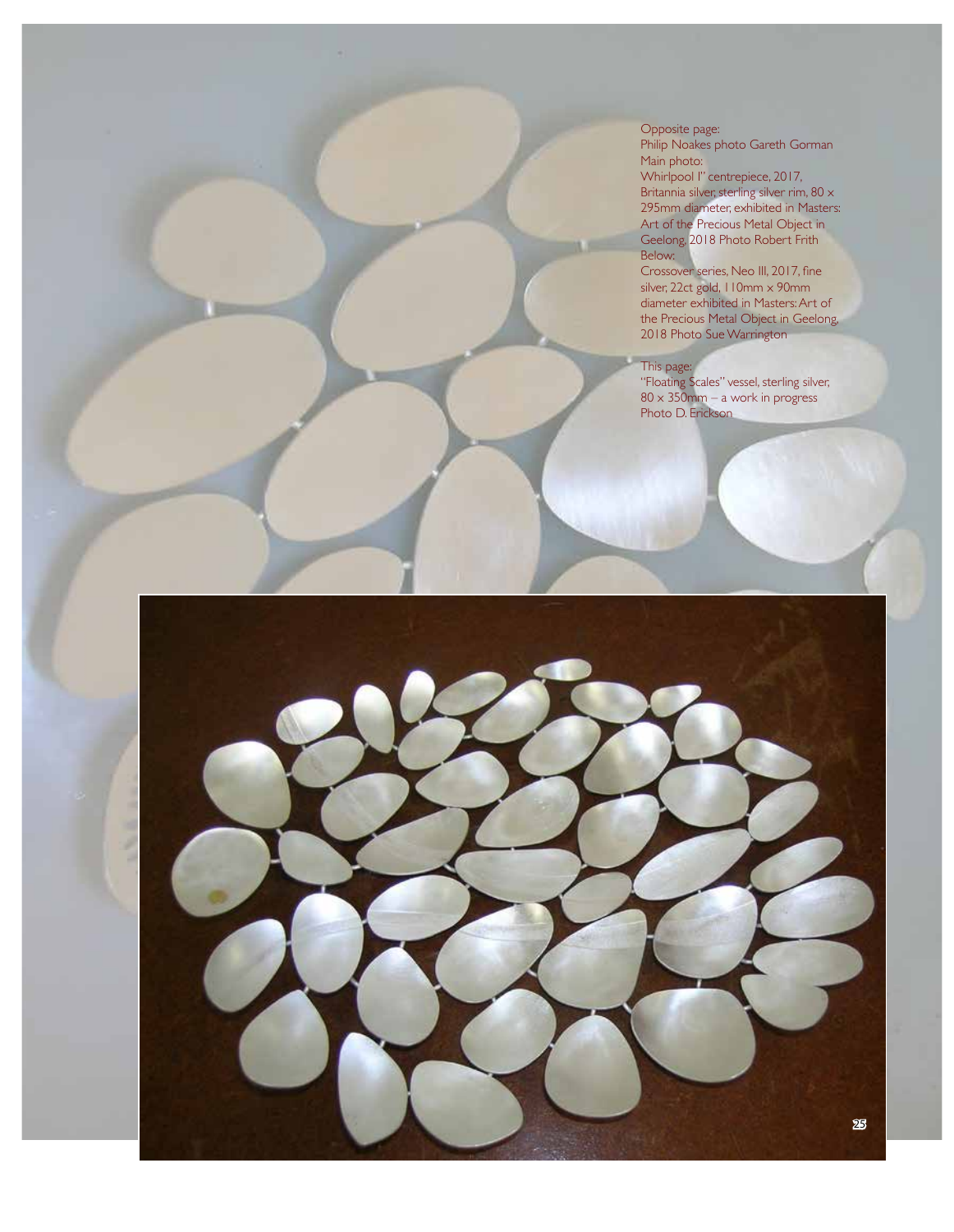in the workshop of somewhat unconventional but inspiring Louis Osman ... regularly hammering 18ct gold to give a final finish was a heady affair





Above : 4 Ring sets made and exhibited by Philip in 1976 Brooch made 1988 for the Stuart Devlin Award exhibition, sterling silver and 24ct gold, 8 x 6cm Below: Centennial Pavilion ring c 1987, 18ct gold,

sterling silver, sapphire

exponent of traditional methods having also gained the City and Guilds of London Institute certificates in 1970 and 1971.

After graduating as a prize-winning student Philip was placed by Graham Hughes, curator of Goldsmiths' Hall, in the workshop of somewhat unconventional but inspiring Louis Osman (maker of the crown for the Prince of Wales Investiture). Regularly hammering 18ct gold to give a final





finish was a heady affair. The unusual surfaces preferred by Osman were a legacy Philip carried into his own work. In 2016 the Institute of Professional Goldsmiths in London granted him Fellowship status.

Philip finds hand raising very satisfying but having an extensive range of tools, equipment and machinery he also experiments and uses modern technology to achieve his elegant designs. Born under the sign of Gemini he has a lively mind and his output has been eclectic from delicate rings to magnificent hollowware centrepieces. Recently having awarded himself a sabbatical by taking time off each week from teaching in his private school he has researched new techniques and made a magnificent collection of work for a major survey exhibition at the Lawrence Wilson Gallery in the University of Western Australia's Cultural Precinct in 2019.

In January 1975 Philip arrived for a year's adventure holiday in Western Australia and finding the place congenial with opportunities he would not have at home, elected to stay. He had arrived in the middle of a mining boom, was introduced to the energetic craft community and offered a job in the workshop of silversmith Eric Car. The gallery scene was lively with one particularly dynamic gallery, aptly named Collectors, owned by psychiatrist Rose van Toussaint. Toussaint was an avid collector and invited many painters, jewellers and smiths to show. The young graduate was invited to have a solo exhibition, which took place in 1976. He was also recruited to teach at Claremont Technical College.

Noakes' skills were in demand and soon he was persuaded to move to Sydney to work for jeweller Tony White. This led to commissions and solo exhibitions at Robin Gibson Gallery in 1978 and 1979 in Sydney followed by Bonython Gallery in Adelaide in 1980. Buoyed by this he opened his own workshop and obtained commissions to make props for the movie industry and ranges for the fashion world. His work for designer Linda Jackson led to making for Olivia Newton-John's "Koala Blue" in Los Angeles. He also taught at Sydney College of the Arts.

In 1982 artist jeweller Kate O'Sullivan joined the studio and they married the following year. Kate has a degree in art teaching and an interest in fashion and design. The studio was upgraded to a studio-gallery entitled Studio Noko and when that prospered the couple opened Studio Noko– The Contemporary Jewellery Gallery in Double Bay. Kate was front of house, co-designer and exhibition co-ordinator while Philip was the foundation and rock on which the enterprise rested making up the many commissions that came their way. The gallery was regularly featured in glossy magazines. Entering competitions won Philip a Diploma of Honour at Diamond Facets 1989. His work was also featured in exhibitions around the country and collected by the Museum of Applied Arts and Sciences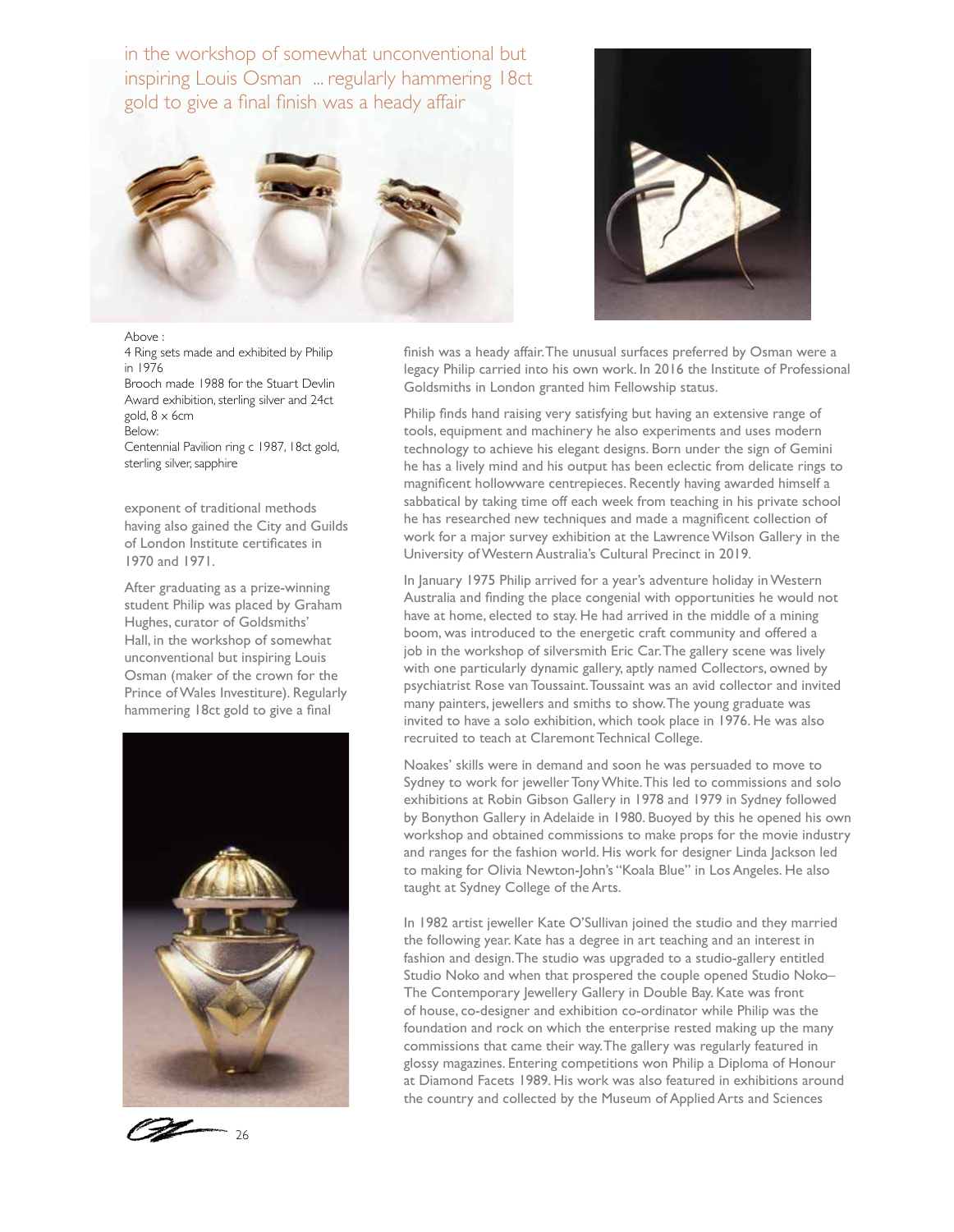#### Right:

Silver Award winner shown in the 1999 catalogue of the International South Sea Pearl Jewelery Design Competition in Hong Kong

### Below:

A collection of dress rings in 18ct gold and precious stones made for Maker's Mark galleries in Melbourne and Sydney in 2010 Photo Adrian Lambert

in Sydney, the National Gallery and the Art Gallery of Western Australia. The pieces in the Western Australian collection were exhibited in the international Design Visions at the Art Gallery of Western Australia in 1992.

The couple returned to Western Australia in 1992 where Philip opened his own workshop and was soon invited to join Artisans of the Sea, the new offshoot of the Kailis fishing company which owned a pearling fleet. He was the lead designer and with his team won many prizes for pearl jewellery, including the Silver Award in Hong Kong at the International South Sea Pearl Jewellery Design Awards.

Philip left the Kailis company in 2000 and set up on his own, working to commission and selling through jewellery galleries in Perth, Sydney and Melbourne. He and Kate separated and he met his present partner Robin Barrow.



Noakes ... was soon invited to join Artisans of the Sea, the new offshoot of the Kailis fishing company which owned a pearling fleet

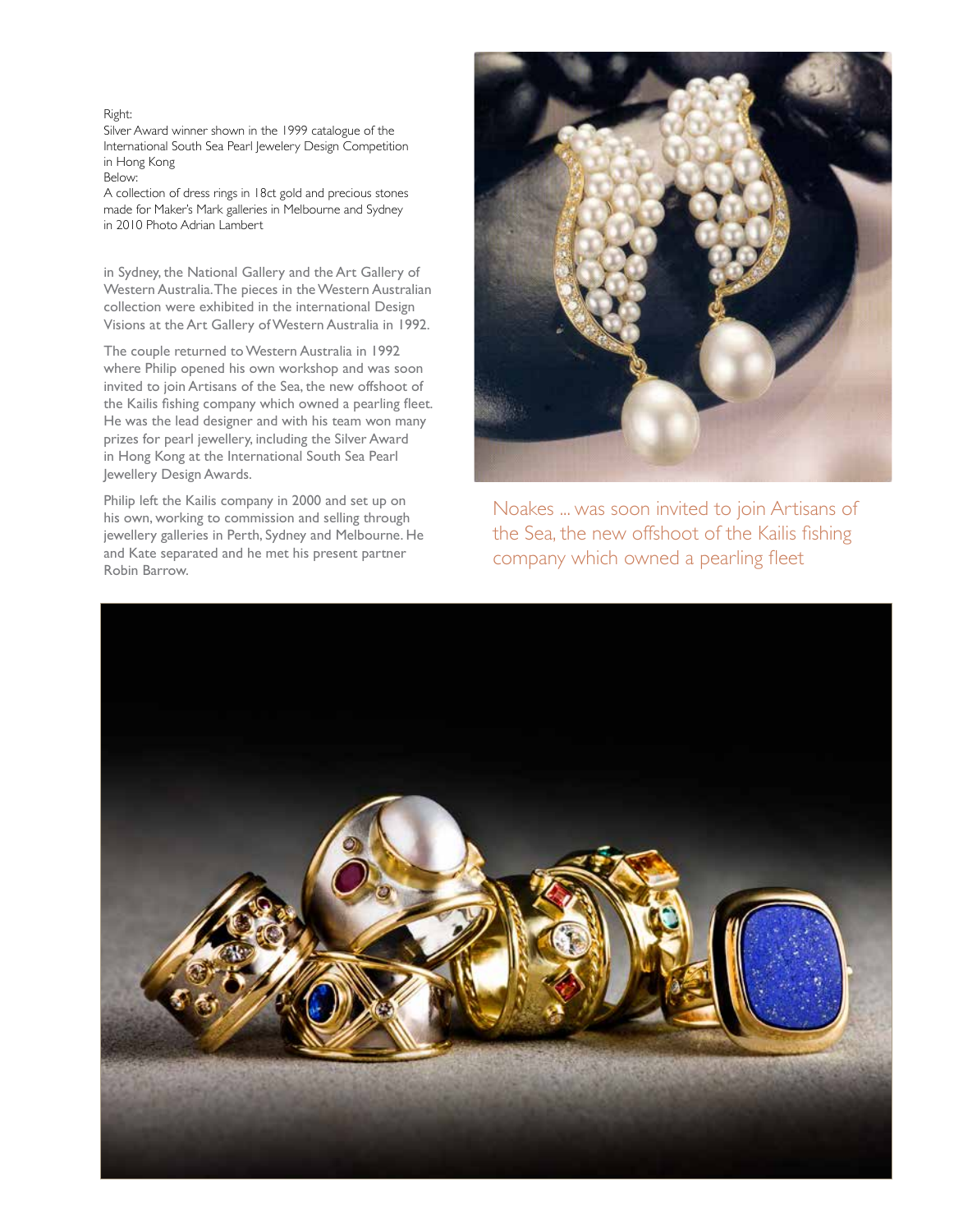

The new Contemporary Metal studio with a guest workshop in progress in 2017. The Hammer Room is in the background with Robin's office, the canteen and display room to the left Photo Tony Holly

#### Philip at work in the Eric Car workshop in 1976

In 2010 he was persuaded once again to teach. This was at the Central Institute of Technology, a new name for the old Perth Technical School. Contractions in funding and constraints on the way jewellery and silversmithing were taught to the art stream saw him resign early in 2012 to set up his own teaching institution *Contemporary Metal* aiming to maintain standards in the State. His partner in the venture was a Curtin University 3D Design, Jewellery and Silversmithing graduate Claire Townsend who had also been teaching at the 'Tech'.

The new institution was warmly received with a regular stream of students passing through its doors.

Although very busy Philip contributed to some exhibitions but a yearning was there to make a collection of largescale hollowware. When Robin and Philip acquired the rest of the teaching business in 2016 Robin resigned from her job to manage the new *Contemporary Metal.* 

Philip made plans to learn about new technology that could be useful when making sculptural silver and in July and August 2016 undertook an intensive introduction to new technology arranged by his former classmate Robin Kyte, Liveryman of the Worshipful company of Goldsmiths. Philip tried out TIG, PUK and Lazer welding with prominent members of the Goldsmiths' fraternity. His peers from college soon proposed to nominate him for the Institute of Professional Goldsmiths at the Fellow level and this was granted in late 2016. As a Fellow Philip is entitled to strike his work with the Drillstock mark of the institute as well as his own mark and the quality mark.

The new *Contemporary Metal* was opened in February 2017, by Professor Ted Snell the head of the Cultural Precinct at the University of Western Australia. Dr. Robert Bell, the immediate past curator of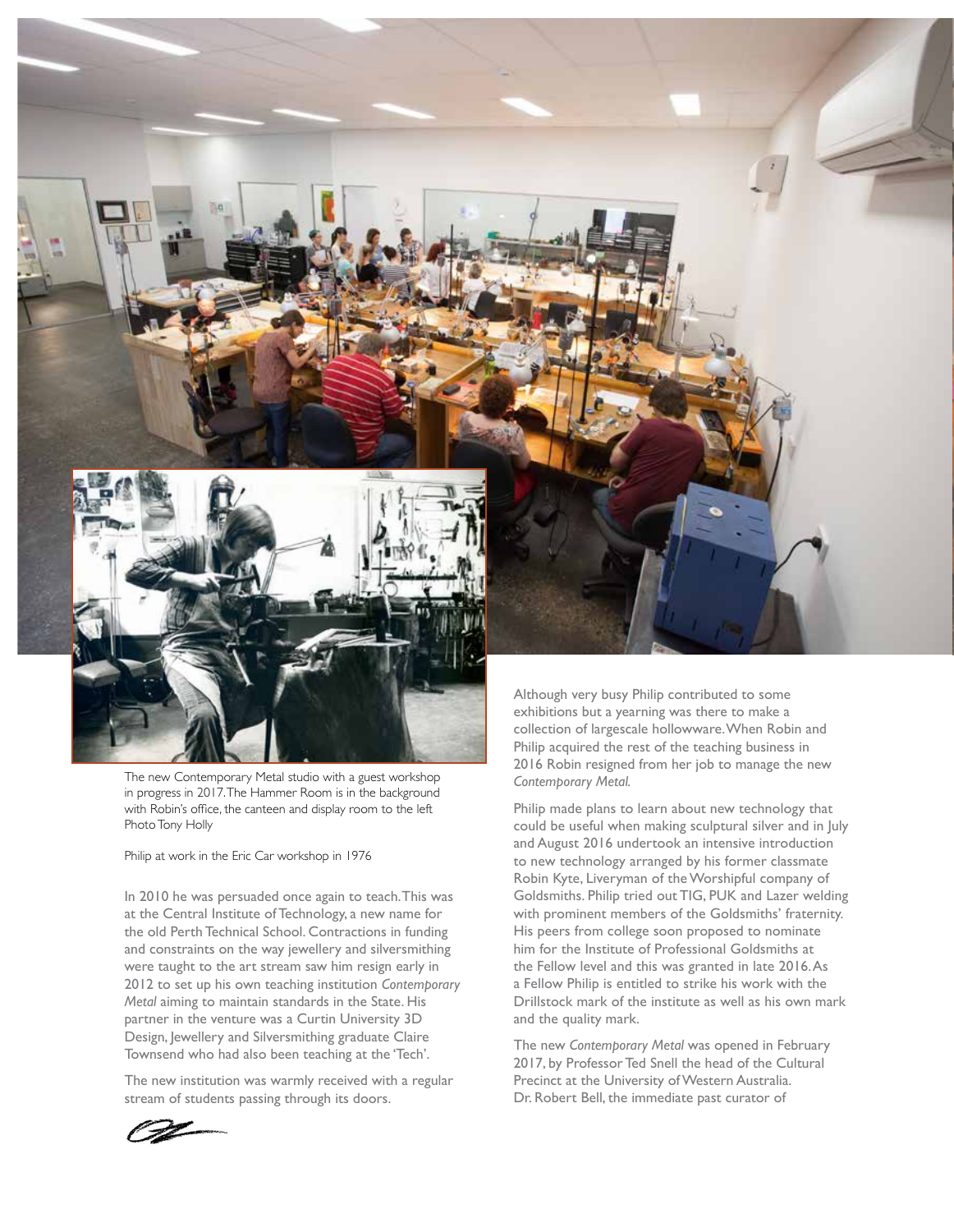

contemporary crafts at the National Gallery of Australia, gave the opening address.

The studio is well equipped. Five rooms are divided into an office, a display and design area and the general working areas that include a hammer room with anvils and hammers for shaping metal, a draw bench, polisher, engineers lathe, hydraulic press for metal forming and a mini sandblaster for delicate sand finishes. The largest room holds work benches for sixteen students or workers, each individually equipped with pendant drills and all hand tools for soldering, sawing filing and drilling, etc. Here Philip can work on his objects, supervise or demonstrate to students. Along the edges are also a kiln, drill press, PUK and TIG welders and a portable electric engraver. Off to one side is the forge alcove for melting and large soldering. Finished works are displayed in a large glass cabinet. There is also a small display and collections room and a canteen alcove.

With Robin running the business side it was with considerable joy Philip put aside time each week to concentrate on making for a major survey exhibition Sculptural Silver – the largest exhibition of contemporary hollowware to be seen in Perth since the



The Hammer Room with Philip's drawing and partially finished 'pitcher'. Photo Gareth Gorman

University of Western Australia Chancellor's gift "Linear Tie", 2017 in Britannia silver beside its presentation box Photo Sue Warrington

1970s. All his thoughts were focused on creating a major body of work in silver and other metals, creating forms new to his oeuvre that were the culmination of all the influences from Louis Osman through to the present.

Over forty new vessels are being made focusing on form and texture. Textures created by hammering, carving, engraving and roller printing enliven the surface of vessels in Britannia silver, sterling silver, fine silver, copper and gold.

At times exhibition work has been diverted to another cause. For instance in late 2017 Philip was chosen to

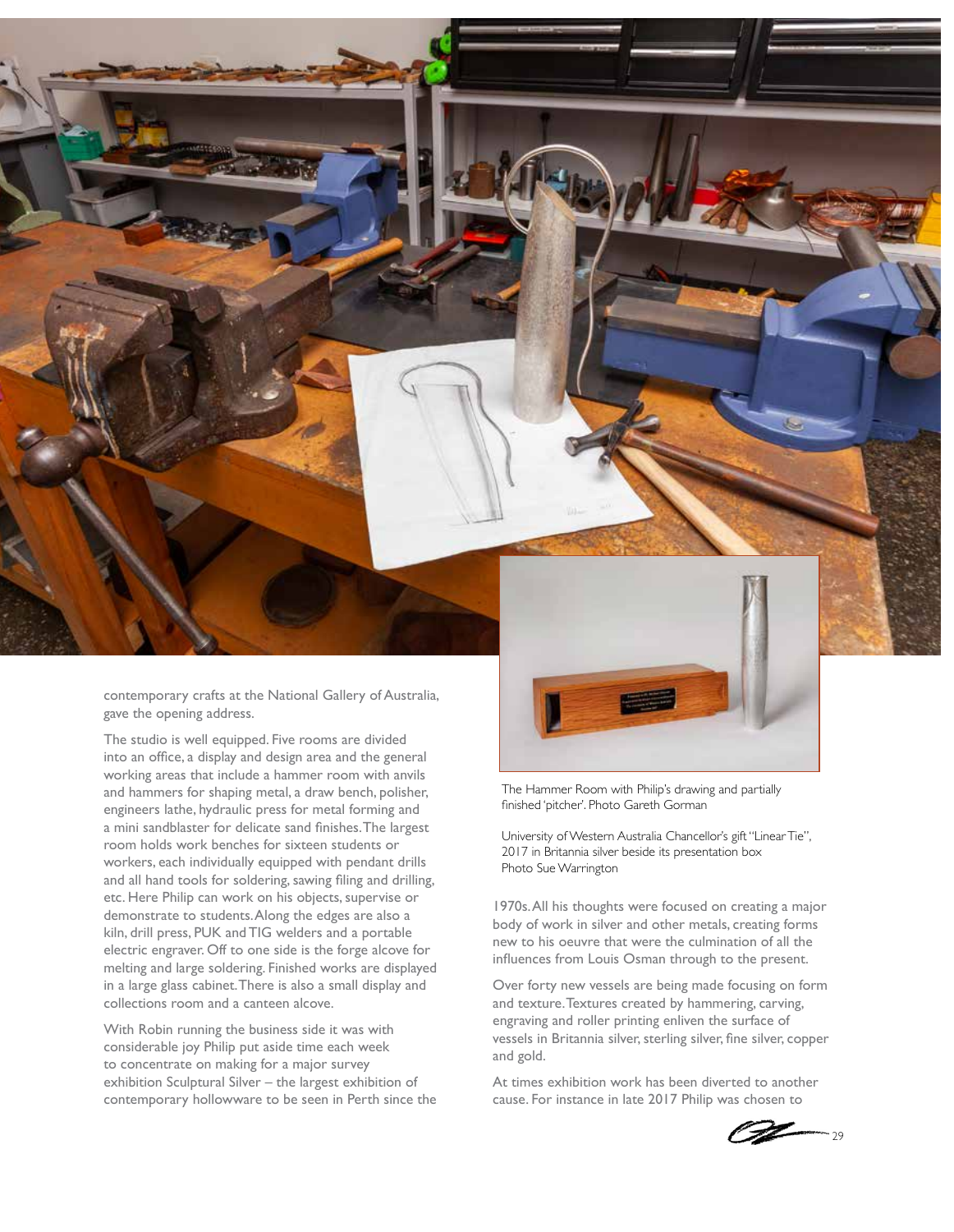

"Neo V" & "Neo IV" from the Tie series, 2017, copper and sterling silver, 150 x 110 x 100mm & 100 x 70 x 75mm, exhibited in Masters: Art of the Precious Metal Object in Geelong, 2018 Photo Sue Warrington

make the farewell gift to the outgoing Chancellor of the University of Western Australia, Dr. Michael Chaney. The vessel created is a slender silver bud vase Linear Tie. He proudly marked the work with his new hallmark awarded by the Institute of Professional Goldsmiths. Then even before he had finished working on the first of the raised Tie series made in Britannia silver, it had been purchased as a corporate gift. The purchaser said, "I chose this particularly beautiful bowl because it met all the things I was looking for: beauty, uniqueness and simplicity."

The exhibition work, although started as a series of challenges, developed a rhythm of its own as one piece led to another and experimental surface-marking techniques led into yet other avenues for inquiry. Some planned experiments were put aside while he ran with one idea only to pick them up later and develop them into different series. Experiments in raising were conducted to see how the hammer affected the different metals he proposed to use. He also



A collection of work to be shown at Lawrence Wilson Gallery in 2019 Photo Robert Frith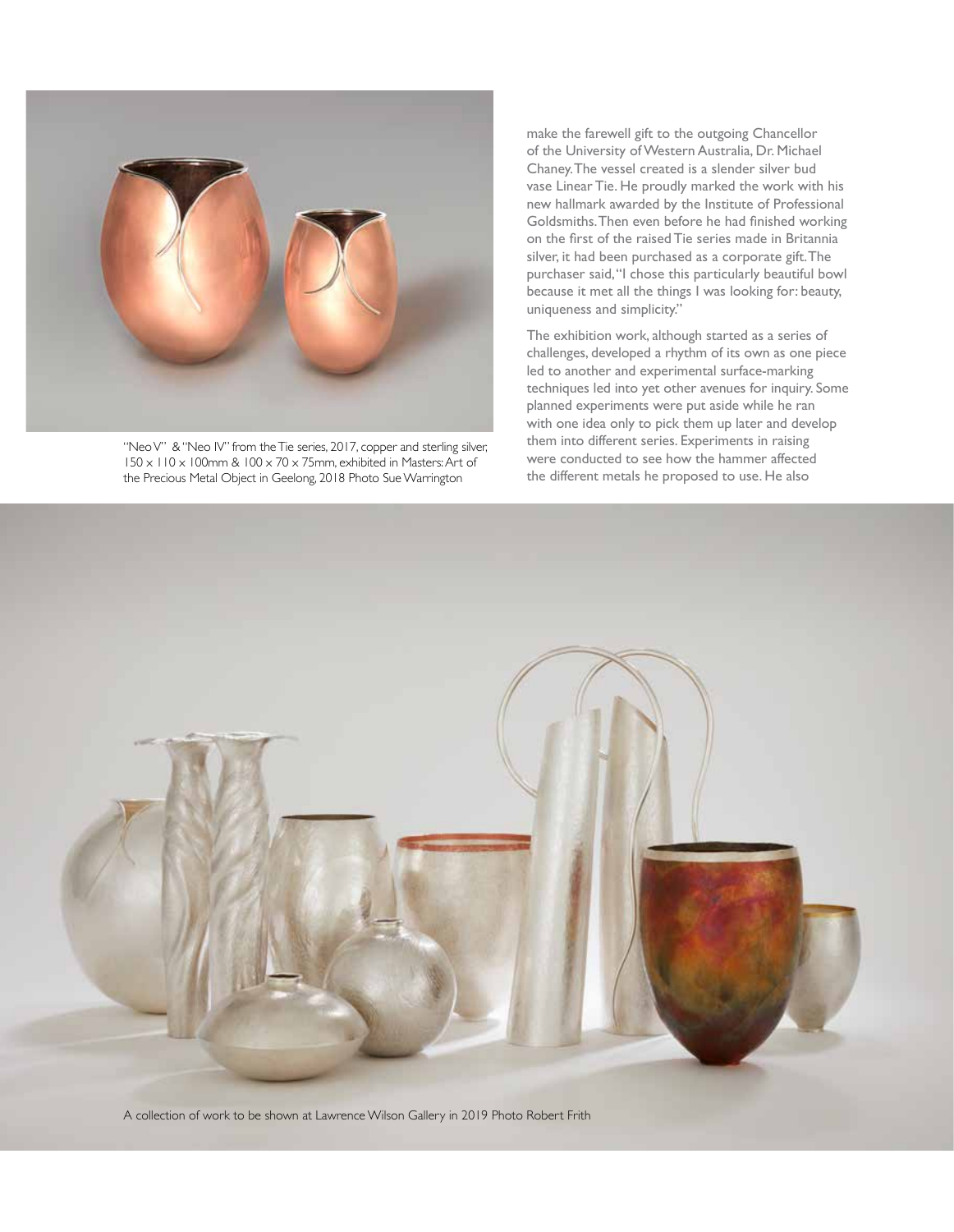experimented with scale, making generous works larger than he had ever made before. Although the work was physically exhausting it was mentally very fulfilling as he mastered each challenge he had set himself.

In 2017 Philip was invited to exhibit in Masters: Art of the Precious Metal Object, to be held at the National Wool Museum in Geelong in Victoria in 2018. Philip chose a representative collection from the new work made to that time. A pair of vessels was selected from his new Neo crossover group showcasing the link in form he sees between ceramic and metal, a crossover he perceives to be happening between two types of traditional vessel makers–potters and smiths.

The works were made in 2017 as he revitalized his silversmithing techniques, developing a comfortable rhythm, something that was possible as he had quarantined time to work consistently. The surface of the crossover vessels was finished with a specially filed hammer used to fragment the surface into planes producing a crystalline finish. He had first used it on an award-winning gold brooch years before. He was pleased with the 'bright-cut' result on the larger surfaces and used it also on elegant pitchers, goblets and other vessels such as Neo III. Other works exhibited were a pair of

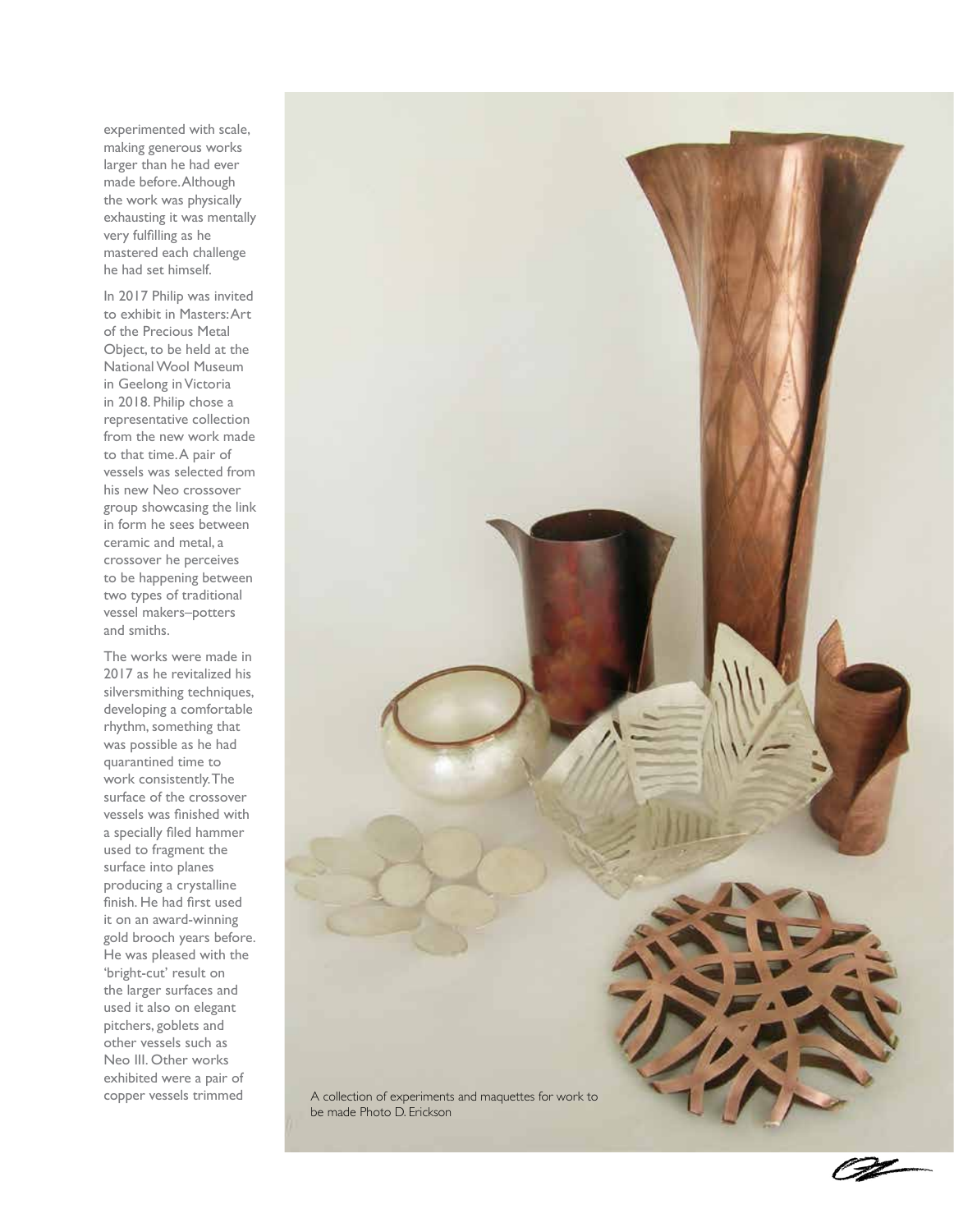

with sterling silver ties, and a large Britannia silver centrepiece.

With a selection of raised forms completed, more experimental works were trialled. Philip had purchased a Lampert PUK 5 in London and fully intended to use it but as he is happiest raising by the old techniques it had minimal use in the raised vessels. The new machine came into its own when he started to construct the multipiece works for the floating bowls he proposed for his exhibition. The task he had set himself was to make vessels evocative of lilies floating on a pond. The idea harks back to a vessel he worked on at Louis Osman's forty years before and had never had time to take further. He expects to continue to expand the series in the future.

A non-functional experiment involved a folded form that would allow him to explore a different type of surface treatment from that possible on a hammered form. In this he was considering scale and size to resolve the aesthetics of the piece that commenced as a cylinder before being pierced and deformed to give the wave-like flow of the wings. He considers that in the future this form has the possibility of developing into a large sculpture.

A collection of hollow vessels, closed containers and sculptural objects attest to Philip's creativity. Magnificent table centres, elegant vase forms, striking pitchers and airy bowls reminiscent of water lilies floating on ponds

have been created. His work is its own commendation. Many pieces have already made their way into national exhibitions and corporate collections. Plans are being made to tour an exhibition of his work to other states and to London. It is to be hoped he will make time to continue to follow his own star after the exhibition tour is completed.

A monograph written by Dr. Dorothy Erickson documenting Philip's life and work is to be published by the WA Museum as a celebration of the nearly fifty years of achievements of this major Australian designer maker in gold and silver.

This project has been assisted by grants from the Department of Local Government, Health, Culture and the Arts.

**Dorothy Erickson**

For further information see Web: www.philipnoakes.com.au <http://www.philipnoakes.com.au> www.contemporarymetal.com.au

## Contacts:

Studio email p.noakes@iinet.net.au Robin Barrow phone 0419921492